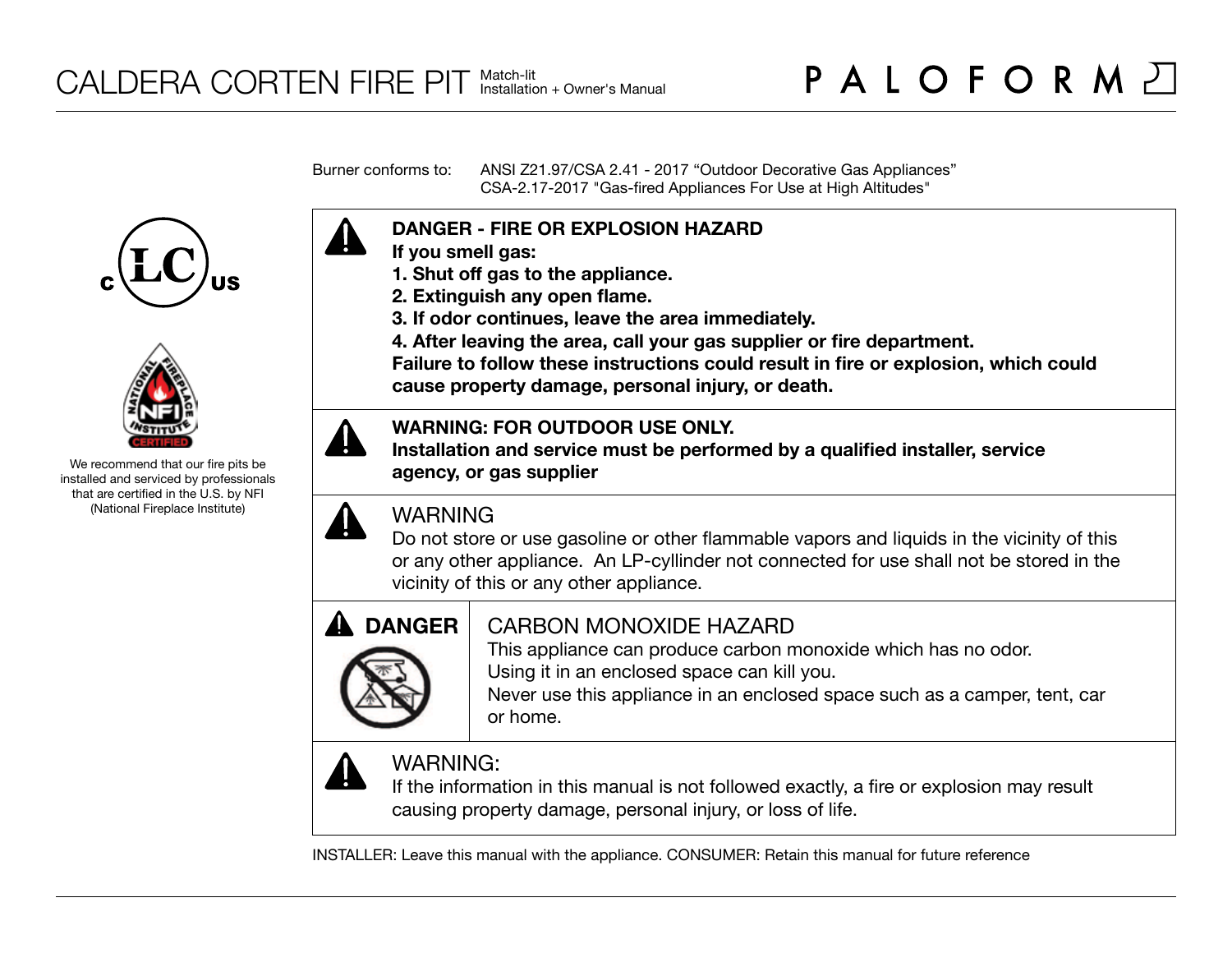# WARNINGS:

IMPORTANT: This appliance should be inspected before use and at least once annually by a qualified service person.

More frequent cleaning may be required as necessary. It is imperative that the control compartment, burners and circulating air passageways of the appliance be kept clean.

DANGER: Carbon monoxide poisoning can lead to death!

CARBON MONOXIDE POISONING: Early signs of carbon monoxide poisoning resemble the flu, with symptoms including headache, dizziness, or nausea. If you experience these signs, the Fire Pit may not be working properly. Get fresh air at once! Have the Fire Pit serviced. Some people are more affected by carbon monoxide than others, including pregnant women, people with heart or lung disease or anemia, those under the influence of alcohol, and those at high altitudes.

#### NATURAL GAS AND PROPANE:

To assist in detecting leaks, an odorant has been added to natural gas and propane. However, this odorant can fade, and gas may be present even though no odor exists. Make certain you read and understand all warnings. Keep this manual for reference. It is your guide to safe and proper operation of this appliance.

WARNING: Any modification to this appliance or its controls can be dangerous.

- 1. This appliance, as supplied, is only for use with the type of gas indicated on the rating plate.
- 2. When this appliance is connected to a fixed piping system, the installation must conform to local codes. or in the absence of local codes, to the National Fuel Gas Code, ANSI Z223.1/NFPA 54, or the International Fuel Gas Code.
- 3. Keep the appliance area clear and free from combustible materials, gasoline and other flammable vapors and liquids
- 4. Do not burn solid fuel in this appliance. Do not use this appliance to cook food or to burn paper or other objects.
- 5. Children and adults should be alerted to the hazards of high surface temperatures and should stay away to avoid burns or clothing ignition.
- 6. Clothing or other flammable materials should not be hung from the appliance, or placed on or near the appliance.
- 7. Young children should be carefully supervised when they are in the area of the appliance.
- 8. Do not use the appliance if any part has been under water. Immediately call a qualified service technician to inspect the appliance and to replace any part of the control system and any gas control which has been under water.
- 9. Inspect the appliance before each use.

10. Turn the appliance off and let cool before servicing, installing, repairing or covering. Any guard or other protective device removed for servicing the appliance must be replaced prior to operating the appliance. Only a qualified service person should install, service, or repair the appliance.

## HIGH ALTITUDE INSTALLATION

The appliance is certified for installations up to 4500' (1372 m) above sea level. At this altitude range, no changes to the appliance are required. Please contact Paloform for information regarding installation above 4500' (1372 m).

# LOCAL CODES

The installation of this appliance must conform with local codes, or in the absence of local codes, with the National Fuel Gas Code, ANSI Z223.1 • NFPA 54; National Fuel Gas Code; Natural Gas and Propane Installation Code, CSA B149.1; or Propane Storage and Handling Code, CSA B149.2, as applicable.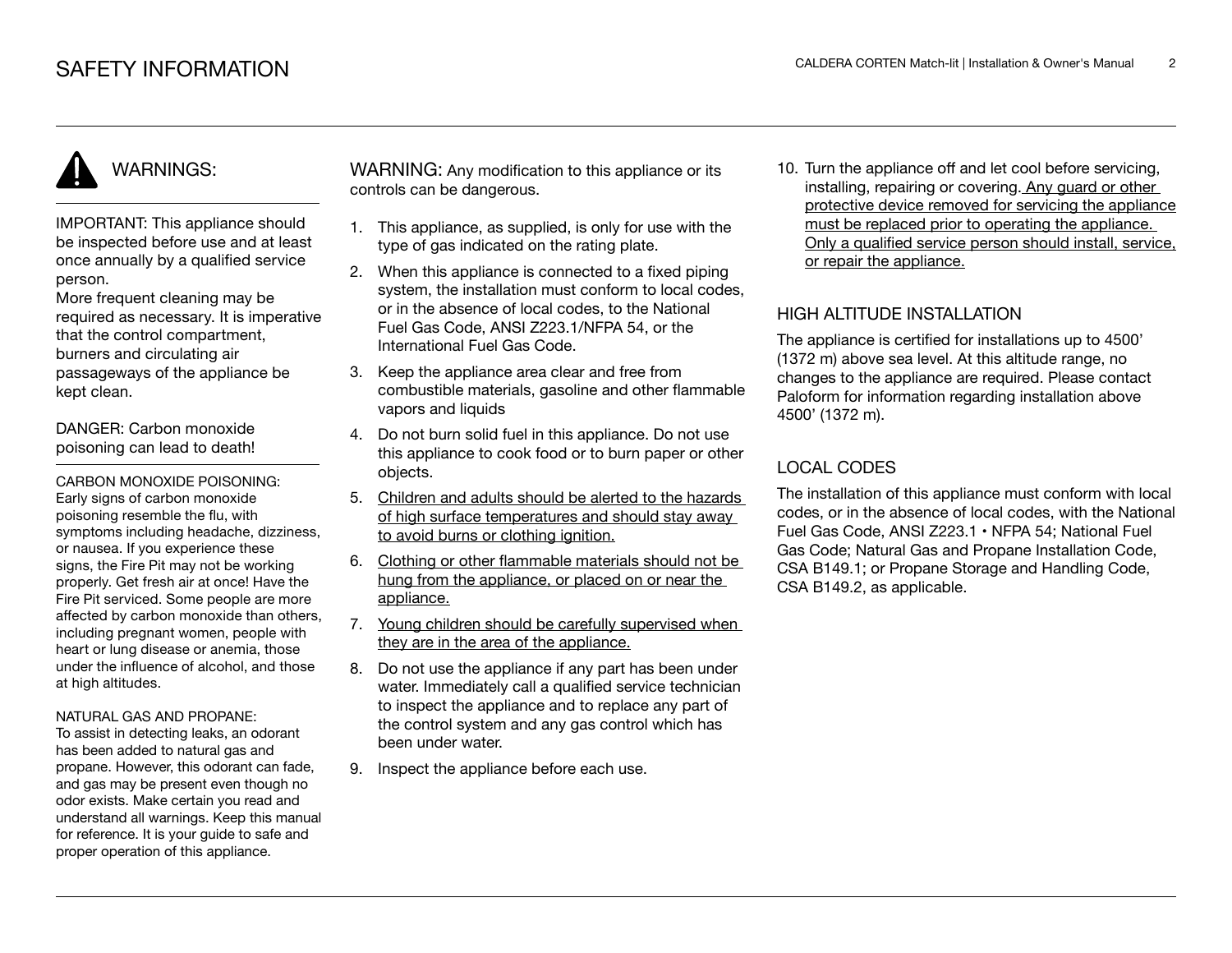

stained by rust bleed.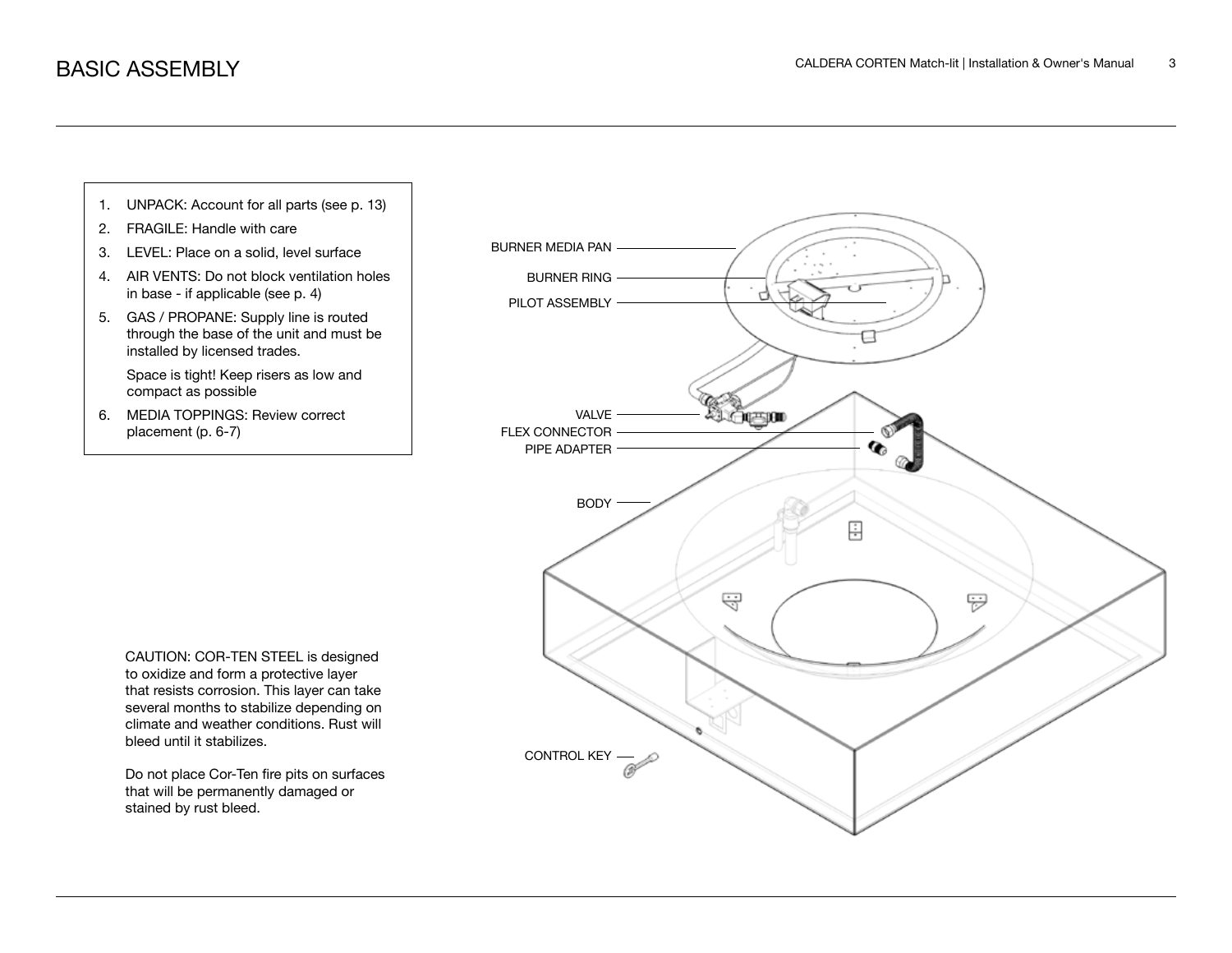

|                       | NATURAL GAS  | <b>PROPANE</b> |
|-----------------------|--------------|----------------|
| Burner Model #        | $CIF-M-18$   | CIF-M-18P      |
| Max Heat Input        | 69,000 BTU/h | 60,000 BTU/h   |
| Inlet Pressure - Min. | $4.5"$ W.C.  | 11.0" W.C.     |
| Inlet Pressure - Max. | $10.5"$ W.C. | $13.0"$ W.C.   |
| Orifice Size          |              |                |
| <b>Burner Ports</b>   |              |                |
| Port Size             |              |                |

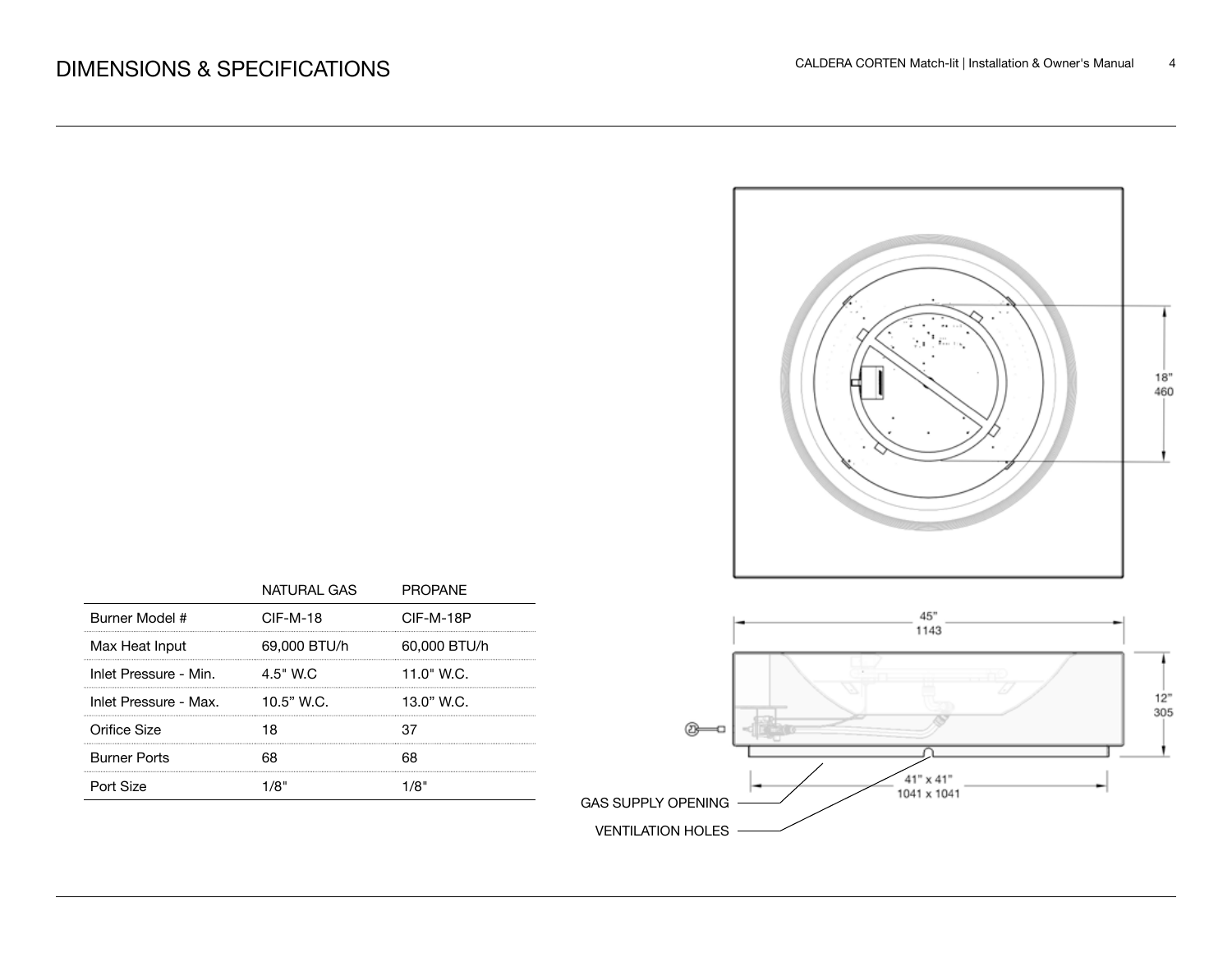

# FIG 1. MINIMUM CLEARANCES TO COMBUSTIBLES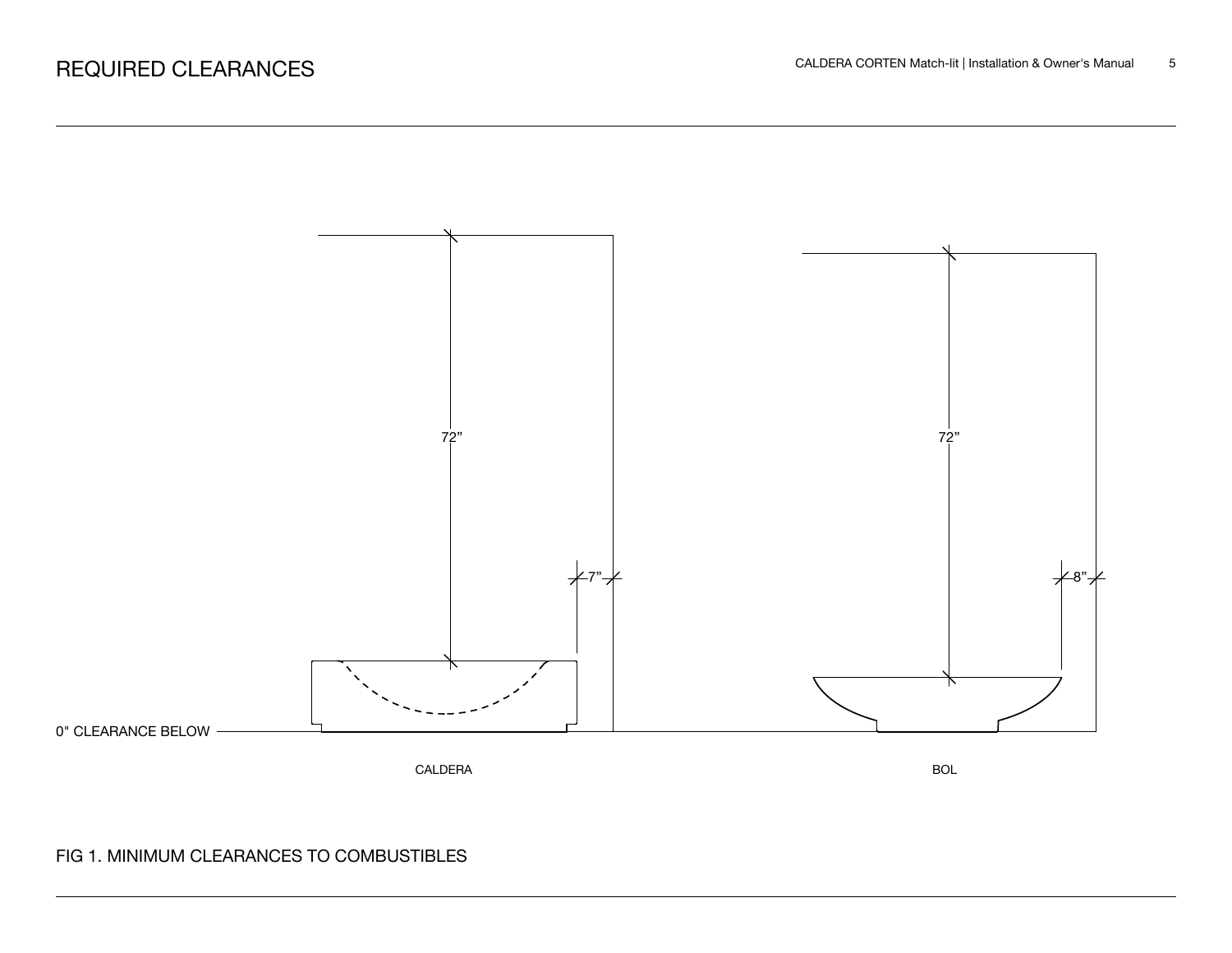#### WARNING:

Failure to position parts in accordance with these diagrams and instructions and/or failure to use parts specifically approved for use with this appliance may result in property damage or personal injury.

Do not remove the data plates attached to the Outdoor Fire Pit Burner. These plates contain important information.

#### NOTICE:

Installation and repair should be done by a qualified service person. The appliance should be inspected before use and at least once annually by a qualified service person. More frequent cleaning may be required as necessary. It is imperative that control compartment, burner ports and circulating air passageways of the appliance be kept clean.

#### CAUTION:

New Lava Rock may pop or crackle when first heated. This should subside after 30 minutes to one hour or more of operation. Maintain safe distance during this time.

# TO ASSEMBLE THE FIRE PIT

- 1. Connect the Burner Assembly to the gas/propane supply using the supplied flex connector and following the instructions on page 8.
- 2. Carefully leak test all connections following the procedure on page 8.
- 3. Cover the burner evenly and completely with burner media (crushed tempered glass for natural gas; volcanic rock for propane). Do not obstruct the pilot lighting port with burner media! Use only burner media supplied by Paloform!
- 4. Follow the Initial Lighting Instructions on page 9. Make sure that the flame carries to all parts of the burner. Turn OFF the appliance and let it cool before proceeding to the next step.
- 5. Evenly distribute decorative topping (river stones, crushed glass or lava rock) on top of burner media. An uneven or excessively thick layer of topping can result in an uneven flame. Place boulders if applicable.
- 6. Do not cover pilot shield. Keep the lighting port open and free of media. Do not use any media not supplied by the manufacturer!









BURNER MEDIA DECORATIVE TOPPING FEATHEROCK BOULDERS (OPTIONAL)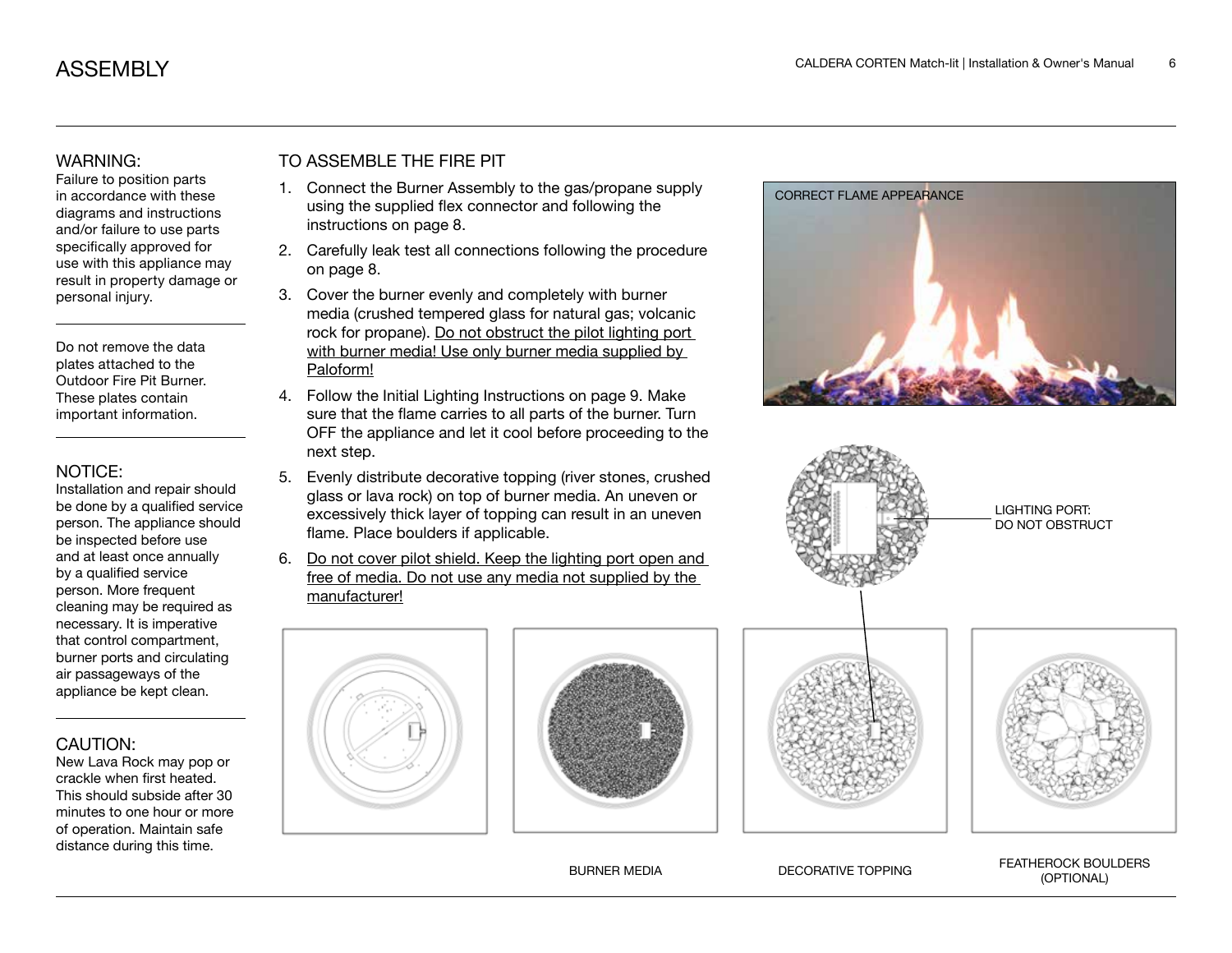CAUTION: Do not use any media over the burner that have not been supplied by Paloform. Landscape stone or other natural or manufactured materials may explode when heated.

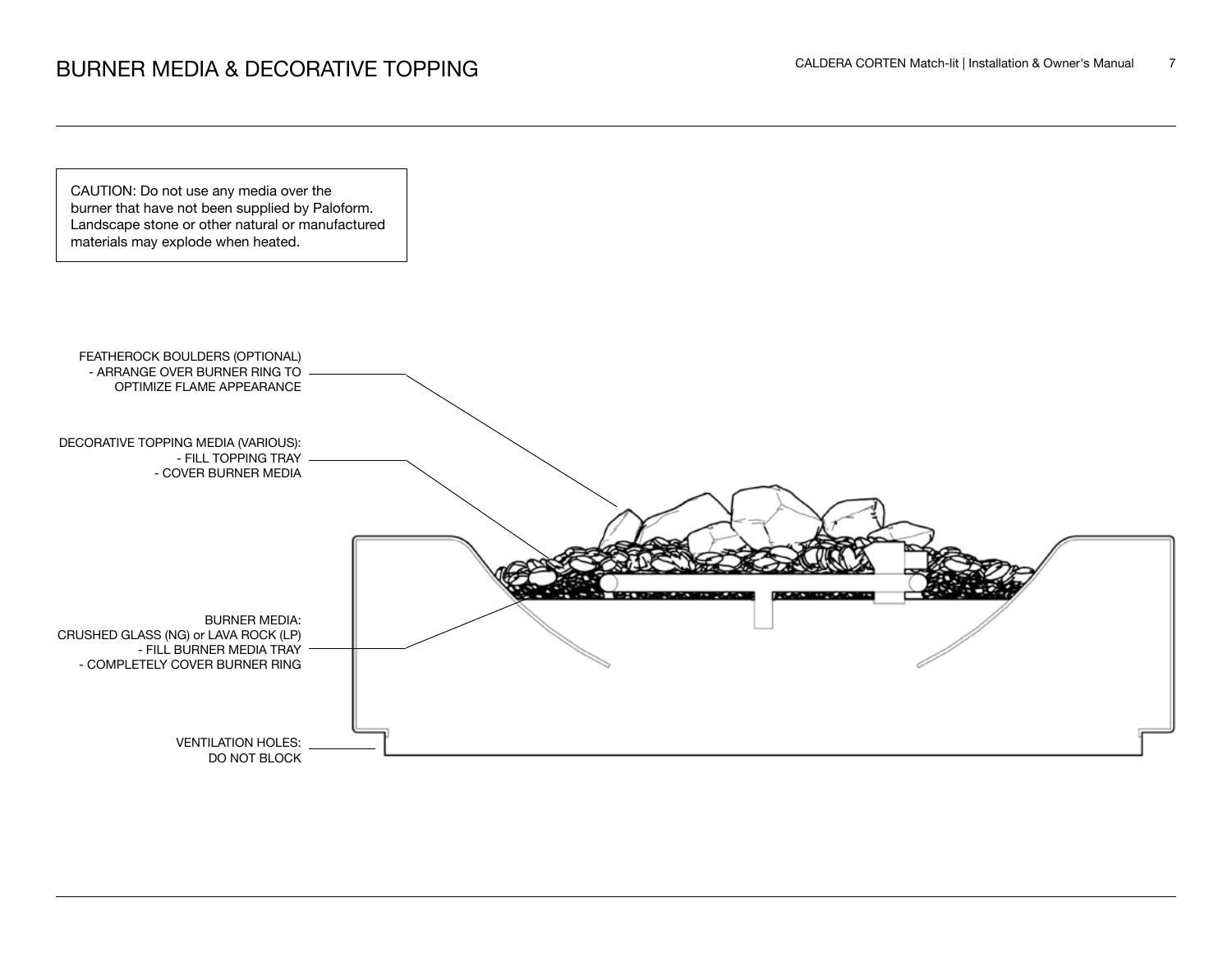# WARNING:

A qualified service person must connect the appliance to the gas supply. Follow all local codes.

#### CAUTION:

Use only new black iron or steel pipe. Internally tinned copper tubing may be used in certain areas. Use pipe of 1/2" diameter or greater to allow proper gas volume to Outdoor Fire Pit Burner. If pipe is too small, undue loss of pressure will occur.

### INSTALLATION ITEMS NEEDED:

Before installing the Outdoor Fire Pit, make sure you have all items listed bellow:

- piping (check local codes)
- sealant
- manual shutoff valve
- adjustable (crescent) wrench or pliers
- sediment trap
- tee joints
- pipe wrench

### INSTALLATION REQUIREMENTS

Installation must include a manual shutoff valve, union, and plugged 1/8" NPT tap. Locate NPT tap within reach for test gauge hook up. NPT tap must be upstream from the appliance.

Apply pipe joint sealant lightly to male threads. This will prevent excess sealant from going into pipe. Excess sealant in pipe could result in a clogged burner injector.

Install sediment trap in supply line as shown below. Locate sediment trap where it is within reach for cleaning and trapped matter is not likely to freeze.

A sediment trap prevents moisture and contaminants from entering the Outdoor Fire Pit controls. If a sediment trap is not installed, or is installed incorrectly, the unit may not work properly.

APPROVED FLEXIBLE GAS HOSE

### CHECKING GAS CONNECTION

WARNING: Test all gas piping and connections for leaks after installing or servicing. Correct all leaks immediately.

WARNING: Never use an open flame to check for a leak. Apply a mixture of liquid soap and water to all joints. Bubbles forming on joints while the gas is running indicate a leak. Correct all leaks at immediately.

Test Pressures in Excess Of 1/2 psi (3.5 kPa) This appliance and its individual shutoff valve must be disconnected from the gas supply piping system during any pressure testing of that system at test pressures in excess of ½ psi (3.5 kPa).

Test Pressures Equal To or Less Than 1/2 psi (3.5 kPa) This appliance must be isolated from the gas supply piping system by closing its individual manual shutoff valve during any pressure testing of the gas supply piping system at test pressures equal to or less than ½ psi (3.5 kPa).

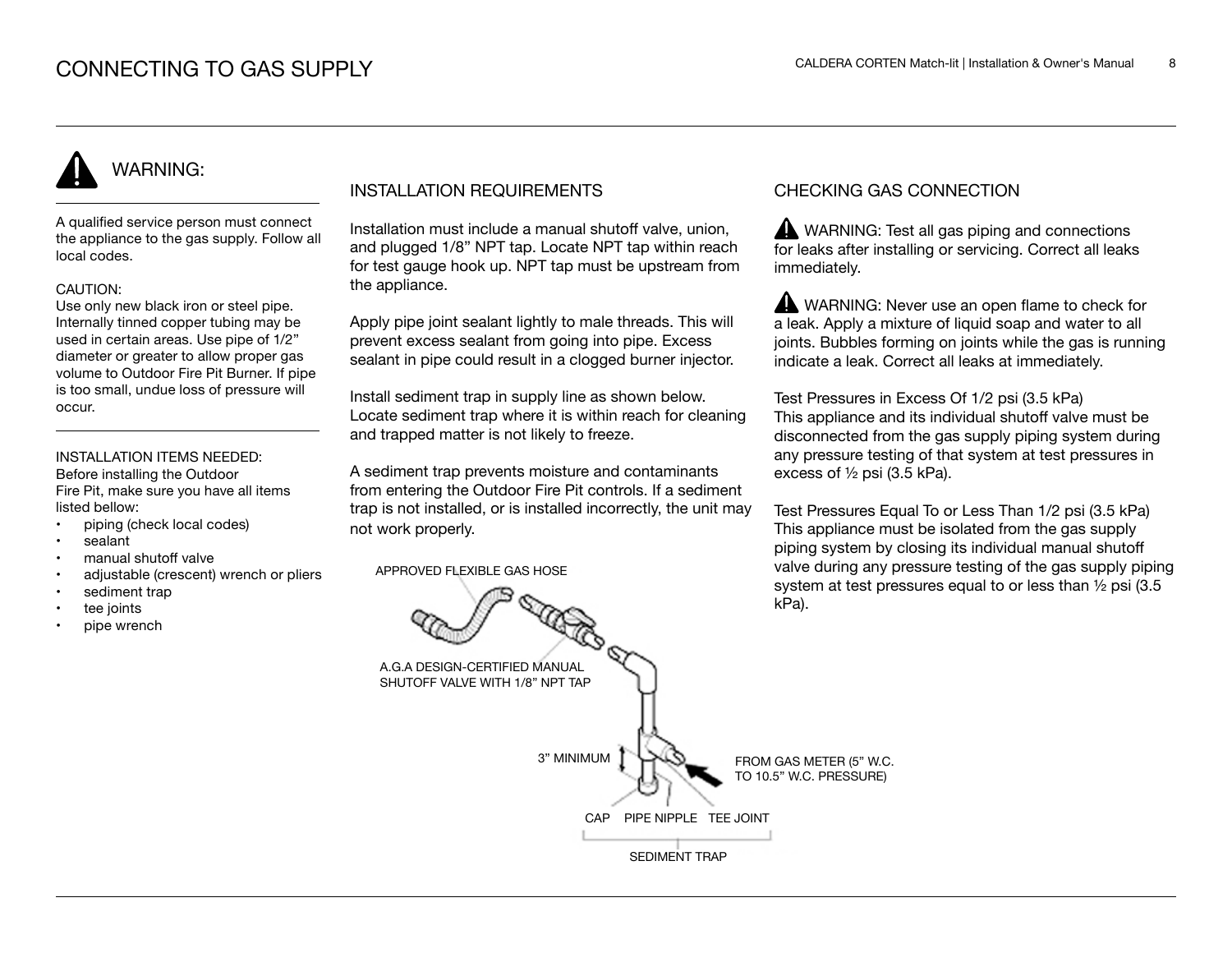# WARNINGS:

Failure to follow these instructions exactly may result in fire or explosion causing property damage, personal injury or loss of life.

Before operating the appliance, check all around the appliance area and on the surrounding floor for the smell of gas - some gas is heavier than air and may settle on the floor in the event of a leak. IF YOU SMELL GAS, follow the safety instructions on page 1 of this manual.

The main gas valve in this appliance is not serviceable. Do not try to repair or modify the valve, as doing so may result in a fire or explosion. Call a qualified service technician if you have any safety concerns.

Do not use this appliance if any part of it has been under water. Immediately call a qualified service technician to inspect the appliance and to replace any part of the control system and any gas control that has been under water.

Improper installation, adjustment, alteration, service or maintenance can result in injury or property damage. For assistance or additional information, consult a qualified installer, service agency or the gas supplier.

Do not store or use gasoline or other flammable vapors or liquids in the vicinity of this appliance.

# INITIAL LIGHTING INSTRUCTIONS

- 1. Purge air from the supply line as follows:
	- Open the main shutoff valve.
	- Unscrew the main pressure test point on the appliance regulator
	- Leave the inlet test screw open until gas flows in.
	- When the gas is flowing, tighten the inlet screw immediately.
- 2. Test for leaks in each of the following locations:
	- The gas supply line connection to the main valve;
	- The Burner connections and pilot;
	- All joints on the valve and control body;
	- All field made joints and gas shutoff valves;
	- All factory made joints and connections.
- 3. You may check for gas leaks using one of the following methods only:
	- Soap and water solution. WARNING: If using a soap and water solution to test for leaks, DO NOT spray the solution onto electronic parts;
	- An approved leak testing spray;
	- An electronic sniffer. NOTE: Remove any excess pipe compound from connections if using this method, as the compound can set off electronic sniffers.

# DANGER: NEVER USE AN OPEN FLAME TO CHECK FOR GAS LEAKS.



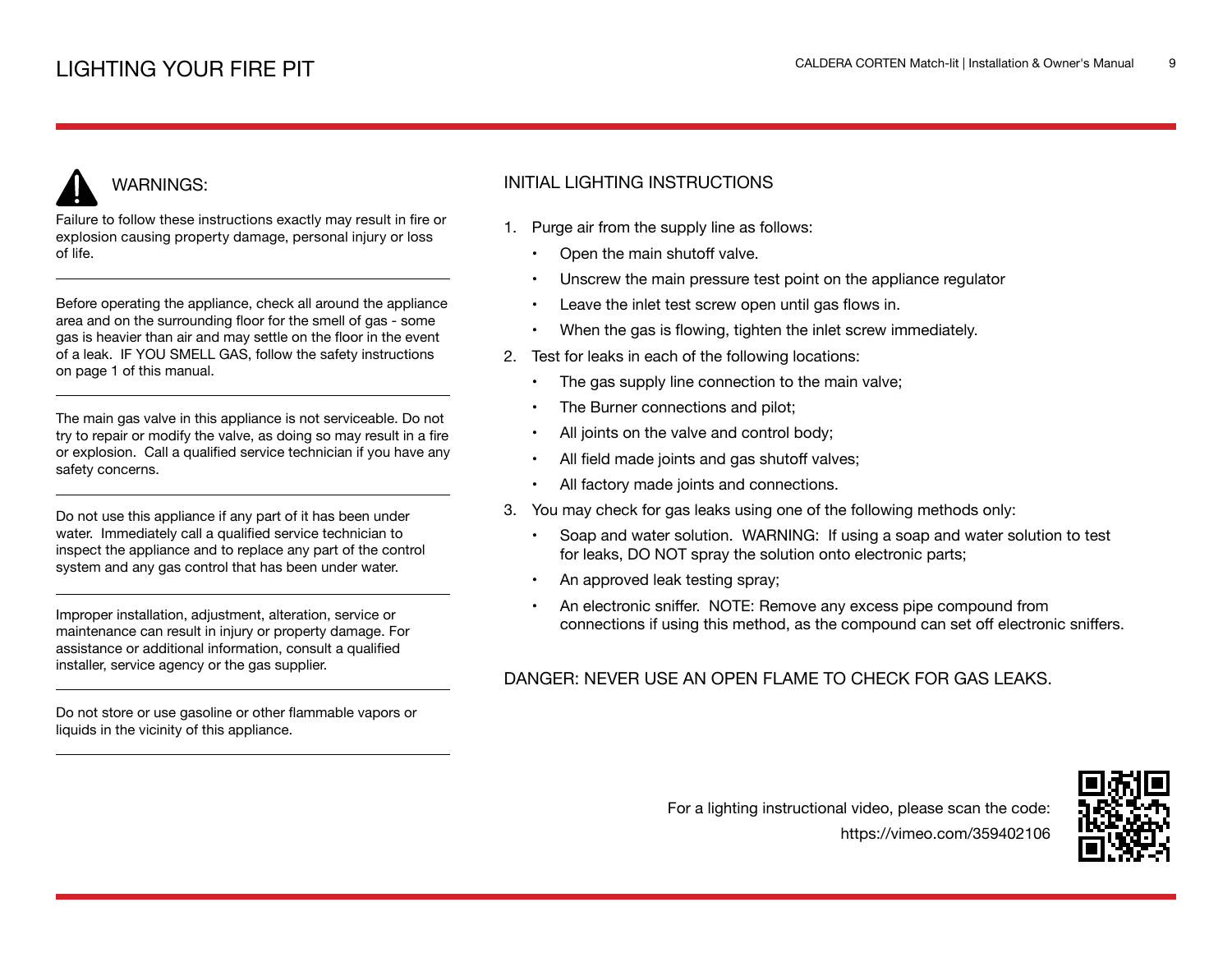## STOP!

Review the safety information on pages 1, 2 and 9 of this manual.

Use only your hand to push in or turn the gas control key. Never use tools. If the key will not push in or turn by hand, don't try to repair it, call a qualified service technician. Force or attempted repair may result in a fire or explosion.

Please ensure that you are familiar with the safe operation of the fire pit controls before replacing the instructional control knob with the Paloform key.

The control key/knob is meant to fit tight and be left in place. Remove only for winterization.



VALVE POSITIONS

The gas valve has three positions: PILOT, ON and OFF.

- To light your fire pit, you first light the pilot flame, then turn on the gas to main burner.
	- 1. Insert the control key (or control knob). Make sure the "half-moon"-shaped hole in the end of the key and the valve stem are aligned.
- 2. The key should turn freely 90°. Turn the key to the PILOT position (clockwise until it stops)
- 3. Push the control key in until it stops, and hold in this position.
- 4. Apply a flame to the lighting port with a barbecue lighter. The pilot flame will ignite.
- 5. Continue to hold the key down for up to thirty seconds after lighting the pilot.
- 6. When the control key is released, the pilot flame should continue to burn (if the pilot goes out, repeat the above steps).
- 7. Rotate the gas control key from PILOT to ON position (full counterclockwise position) to supply full flow to main burner.

Failure to turn the control key to the full ON position will reduce the flow and could result in poor ignition of main burner.

- 8. To extinguish main burner, rotate the gas control key clockwise to the PILOT position.
- 9. To extinguish pilot, push the control key in slightly and turn to the OFF position (fully clockwise).

NOTE: We do not recommend leaving the fire pit unattended with the pilot lit. Please turn to the OFF position.



PILOT

Push key in PILOT position to start the flow of gas to the pilot. Light the pilot while holding the key in



Turn the key 90° counter-clockwise to turn on the main burner. To turn the main burner off, turn clockwise 90° back to the PILOT position



To turn the pilot off, push slightly and turn clockwise 90° to the OFF position.

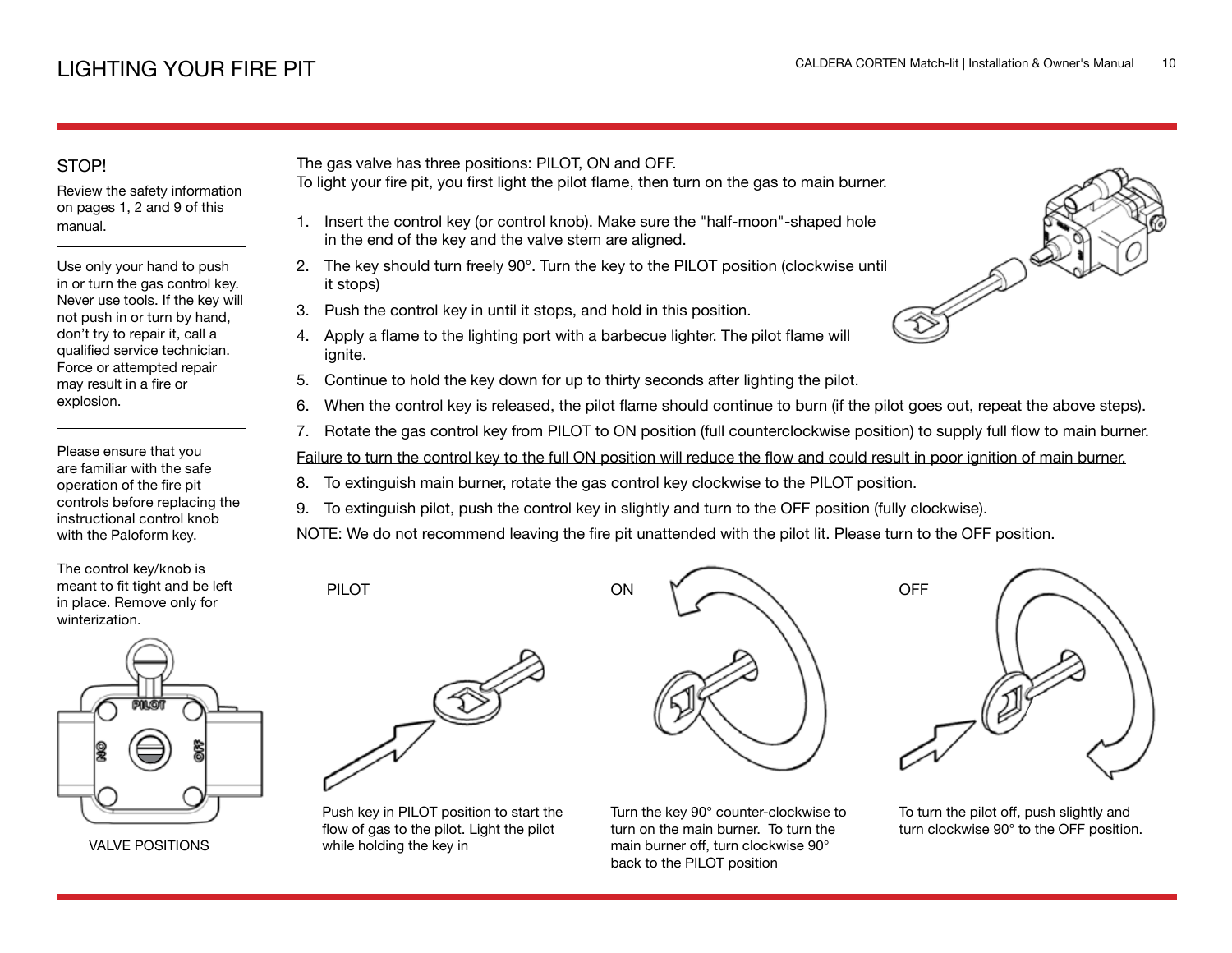### KEEP YOUR FIRE PIT COVERED

Covering your fire pit with its all-weather cover when not in use will prolong the life of all its components.

WARNING: Turn off gas before servicing fire pit.

We recommend that a qualified service technician perform the following check-ups at the beginning of each fire pit season.

If any irregularities are apparent with operation. Please refer to Troubleshooting guide, page 12.

## BURNER ELEMENT AND PILOT

Inspect the burner at regular intervals at least twice a year. Keep the burner and pilot area clean by vacuuming or brushing. Make sure the burner porting and burner air openings are free of obstructions at all times. Remove pilot cover to inspect pilot.

Remove topping from top of burner ring and Inspect area around the burner. Remove any lint or foreign material with a brush or vacuum cleaner.

#### PILOT FLAME

The flames from the pilot should be visually checked as soon as the unit is installed, and periodically during normal operation. The pilot flame must always be present when the fire pit is in operation. The pilot flame has two distinct flames: one engulfing the thermocouple and the other reaching to the main burner.



PILOT ASSEMBLY

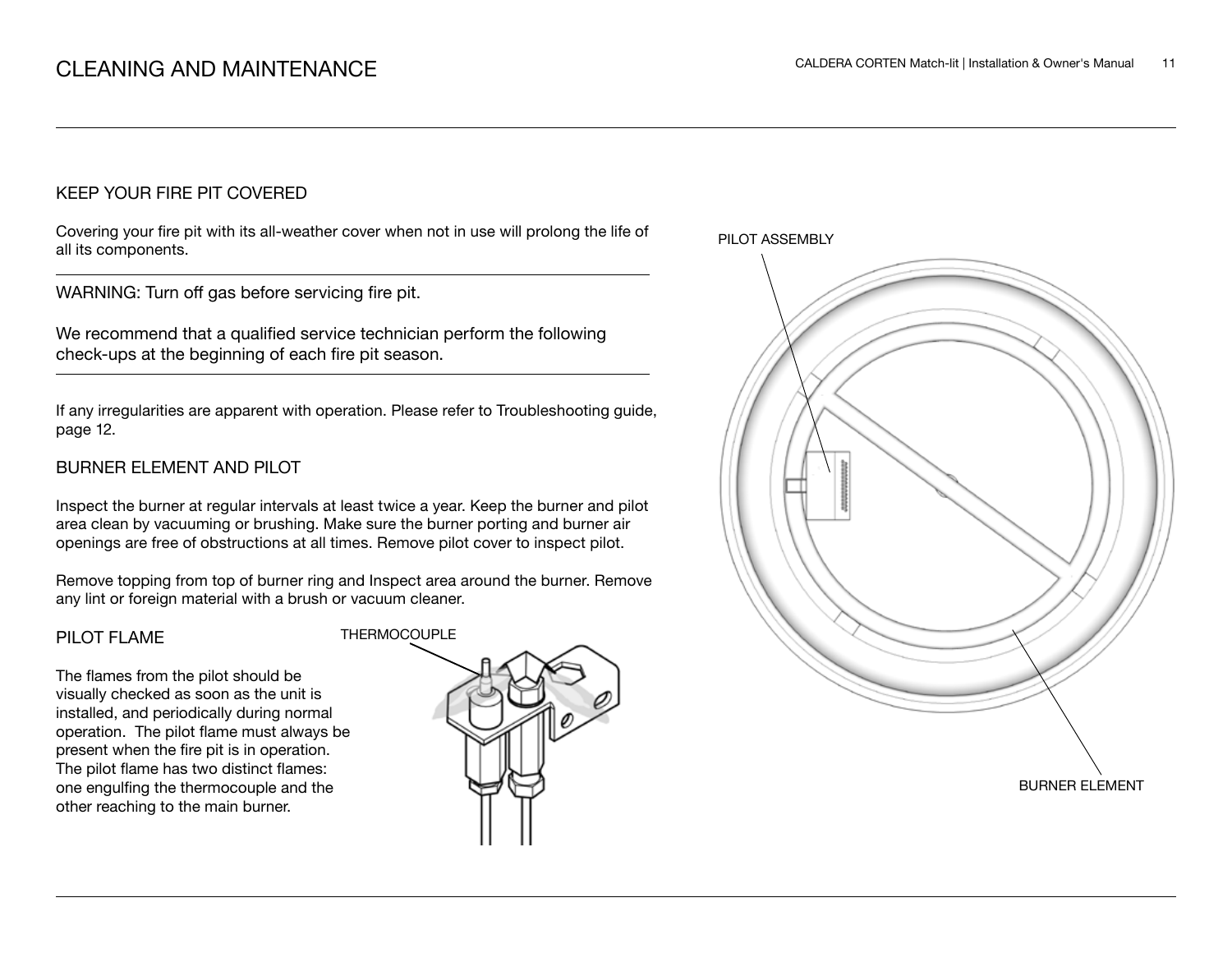### WARNING:

Turn off appliance and let cool before servicing. Only a qualified service person should service and repair this appliance.

IMPORTANT: Operating unit where impurities in air exist may create odors. Cleaning supplies, paint, paint remover, cigarette smoke, cements and glues, new carpet or textiles, etc., create fumes. These fumes may mix with combustion air and create odors. These odors will disappear over time.



Shut off gas supply. Do not try to light any appliance. Do not touch any electrical switch; do not use any phone in the vicinity of the

appliance.

Immediately call your gas supplier from a safe distance. Follow your gas supplier's instructions.

| <b>OBSERVED PROBLEM</b>                                                                                                                                                              |                      | POSSIBLE CAUSE                                                                                                                                  |                      | <b>REMEDY</b>                                                                                                                                                                                                                           |
|--------------------------------------------------------------------------------------------------------------------------------------------------------------------------------------|----------------------|-------------------------------------------------------------------------------------------------------------------------------------------------|----------------------|-----------------------------------------------------------------------------------------------------------------------------------------------------------------------------------------------------------------------------------------|
| Unit is smoking / sooting excessively. (Note:<br>It is natural and unavoidable for appliance<br>sets to produce moderate levels of carbon<br>(soot) where flames contact the media.) | 1.<br>2.<br>3.       | Poor fuel quality<br>Excessive flame impingement or block-<br>age<br>Improper fuel/air mixture                                                  | 1.<br>2.<br>3.       | Contact local natural gas company<br>Separate the stones to allow more<br>flame passage<br>Remove any foreign items from the<br>flame pattern and/or check for proper<br>orifice sizing                                                 |
| Burner is excessively noisy<br>(Note: The movement and combustion of gas<br>will create low, unavoidable levels of noise.)                                                           | 1.<br>2.             | Passage of air/gas across irregular<br>surfaces<br>Excessive gas pressure on natural gas<br>units                                               | 1.<br>2.             | Relieve any tight bends or kinks in<br>gas supply line<br>Check/reset gas regulator pressure                                                                                                                                            |
| Gas odor even when manual valve is in the<br>OFF position                                                                                                                            | 1.<br>2.             | Gas leak. See Warning statement below.<br>Main gas valve defective.                                                                             | 1.<br>2.             | Locate and correct all leaks (see<br>Checking Gas Connections, pg 8)<br>Replace gas valve                                                                                                                                               |
| Unit produces unwanted odors                                                                                                                                                         | 1.                   | Gas leak. See Warning statement below.                                                                                                          | 1.                   | Locate and correct all leaks (see<br>Checking Gas Connections, pg 8)                                                                                                                                                                    |
| Pilot cannot be lit                                                                                                                                                                  | 1.<br>2.<br>3.<br>4. | Gas supply turned off or manual shutoff<br>valve closed<br>Air in gas lines when installed<br>Pilot adjustment screw closed<br>Pilot is clogged | 1.<br>2.<br>3.<br>4. | Turn off gas supply or open manual<br>shutoff valve<br>Purge air from the supply line<br>Adjust pilot flame for approximately<br>1" blue flame<br>Clean pilot (see Cleaning and Main-<br>tenance, page 11) or replace pilot<br>assembly |
| Pilot does not stay lit after control is released                                                                                                                                    | 1.<br>2.             | Flame sensor/thermocouple is not hot<br>enough<br>Thermocouple is damaged                                                                       | 1.<br>2.             | Retry, holding control 0key for a<br>longer period of time (20 seconds or<br>more) before releasing<br>Replace thermocouple                                                                                                             |
| Burner does not light after pilot is lit                                                                                                                                             | 1.<br>2.<br>3.<br>4. | Burner orifice is clogged<br>Inlet gas pressure is too low<br>Burner orifice diameter is too small<br>Flame sensor lead loose or disconnected   | 1.<br>2.<br>3.<br>4. | Clean burner orifice<br>Contact local gas or propane supplier<br>Replace burner orifice<br>Reconnect or tighten lead                                                                                                                    |
| Delayed burner ignition                                                                                                                                                              | 1.                   | Pilot flame is obstructed                                                                                                                       | 1.                   | Clear media/debris from lighting port                                                                                                                                                                                                   |
| Burner flame is too low                                                                                                                                                              | 1.<br>2.<br>3.       | Incorrect gas supply or pressure<br>Blocked burner orifice or burner ports<br>Improper burner orifice size                                      | 1.<br>2.<br>3.       | Check for proper gas supply pressure<br>Free burner orifice and burner ports of<br>any burrs, paint, or other blockage<br>Verify proper burner orifice sizing (see<br>page 4)                                                           |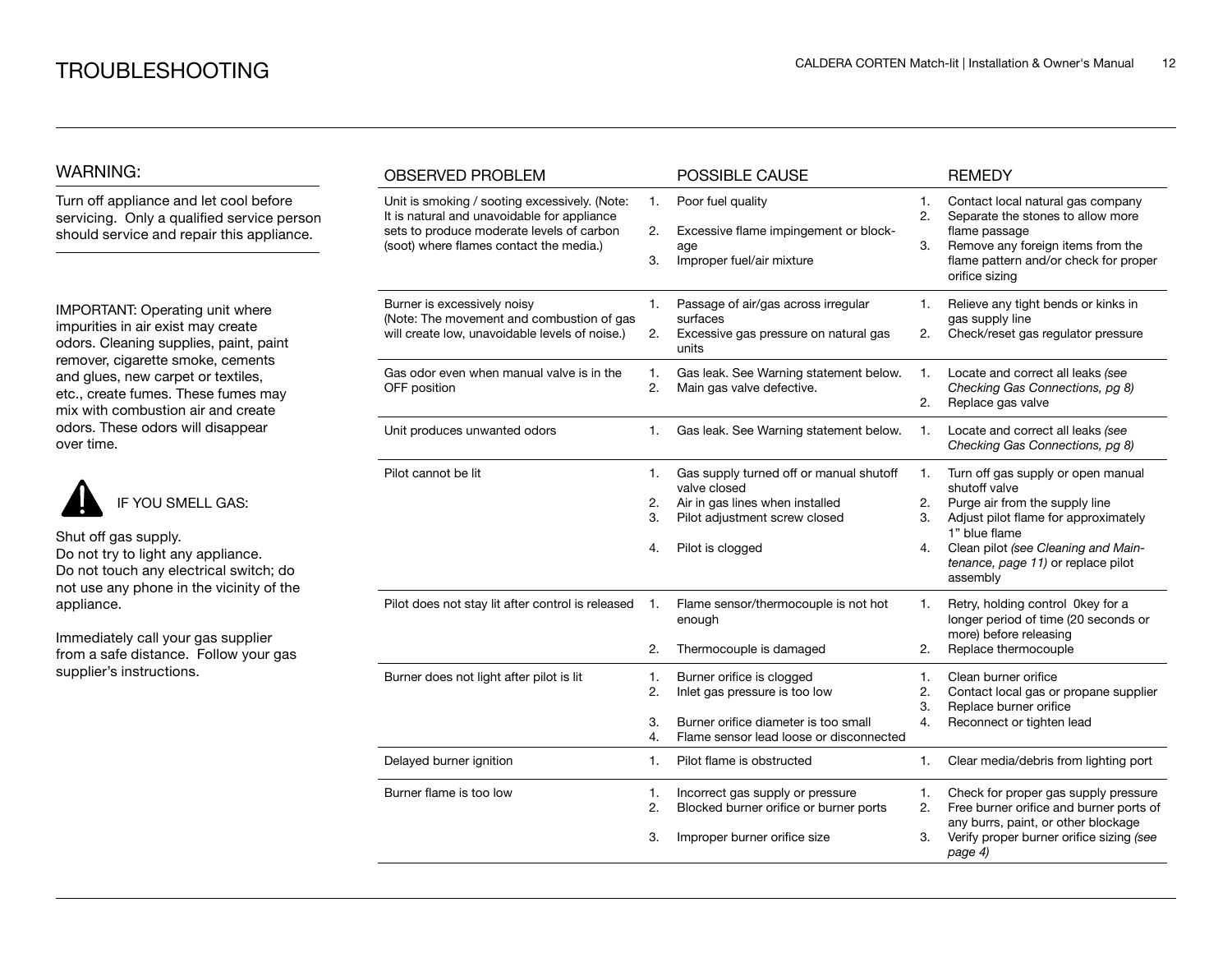|    |                           | <b>Natural Gas</b>   | Propane       |
|----|---------------------------|----------------------|---------------|
| 1  | <b>Pilot Cover</b>        | CIR-EPC              | same          |
| 1a | Pilot Shroud              | CIR-EPC              | same          |
| 2  | <b>Pilot Assembly</b>     | PIL-M-388            | same          |
| 3  | 18" Burner Ring           | CIR-18-BUR           | same          |
| 4  | Burner Pan                | CIF-18-PAN           | same          |
| 5  | 3/8" Flare Adapter        |                      |               |
| 6  | Regulator                 | M-REG-RV20-NG        | M-REG-RV20-LP |
| 7  | 3/8" Street Elbow         |                      |               |
| 8  | Valve Bracket             | SOB28-BRA-WR764      | same          |
| 9  | Main Gas Valve            | M-VAL-WR-764-109     | same          |
| 10 | Control Key               | M-KEY-WR109          | same          |
| 11 | Venturi                   | CIR-VEN-1            | same          |
| 12 | Orifice                   | FIT-ORI-18           | FIT-ORI-37    |
| 13 | 3/8" Street Elbow         |                      |               |
| 14 | <b>Flex Connector</b>     | CON-SS-5MM-24        | same          |
| 15 | Burner Media (not shown)  | <b>Crushed Glass</b> | Lava Pebbles  |
| 16 | Topping Media (not shown) | Various              | Various       |
| 17 | Fabric Cover (not shown)  | COV-CAL45-LC         | same          |
| 18 | Corten Vessel (not shown) | CAL45-10             | same          |